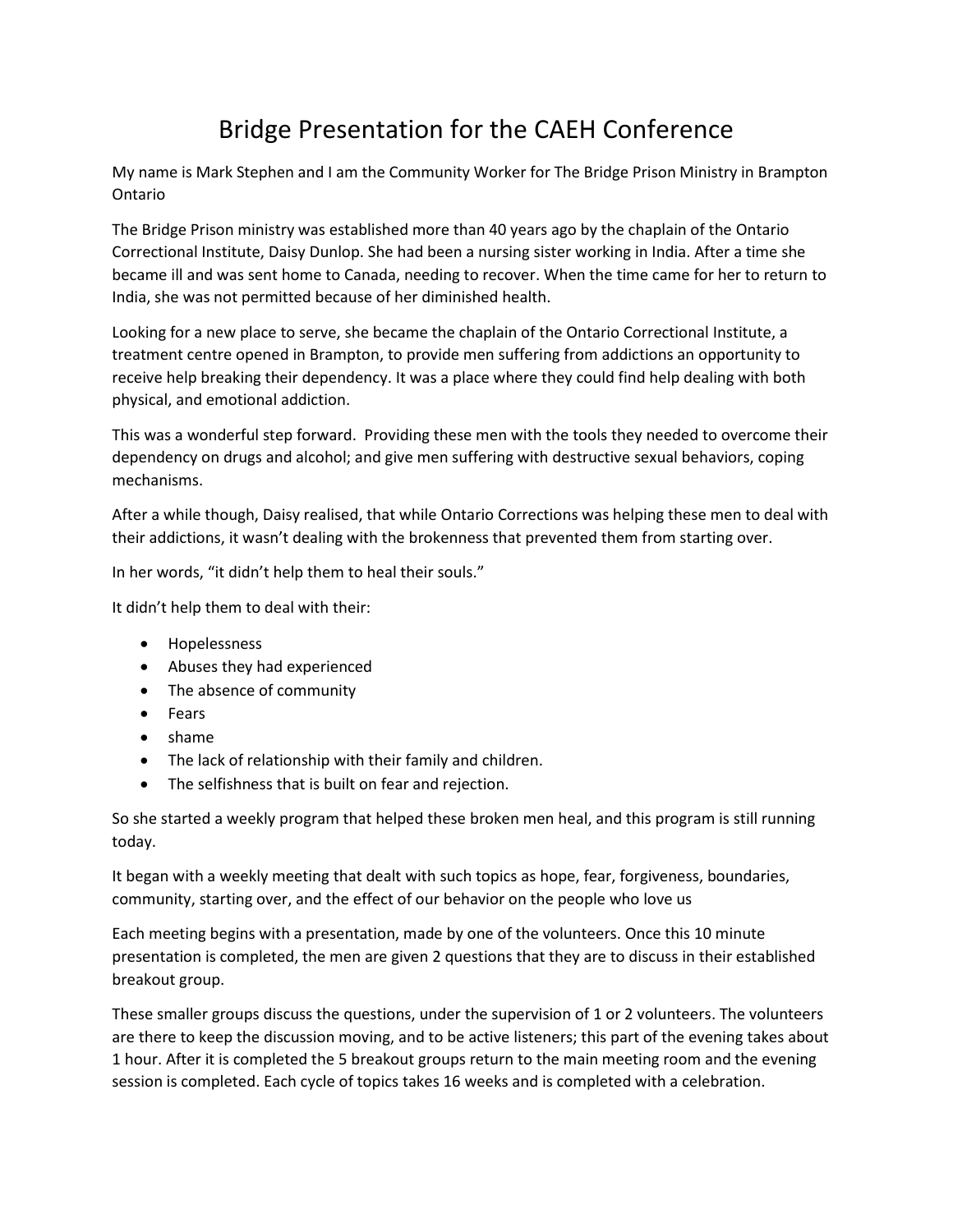This program was extremely successful, and the men began to see how their lives could be changed. Soon however, they began to ask, "how can we take this new understanding of ourselves with us when we leave? How do I live this new life in **The Real World**?"

So we started to look at other ways The Bridge could help. We developed:

- Programs to support men leaving providing clothes and hygene kits
- We started a Support groups in the community first Brampton and then Toronto.
- And then we started our re-location project.

What do I mean by the re-location project? For many men leaving incarceration, the re-entry into the community is more frightening then their arrest and conviction were. Why is that?

Men who have been incarcerated have learnt to be dependent on a system to make their decisions. How they are going to return to the community and survive, is a great unknown. They will tell you,"I don't know what I am going to be facing." For many, coming out of prison, simply means going back to their old life. Going back to their old community,

- The old street.
- The old friends.
- The old habits.

And all of these, are triggers that will launch them back into their old behaviors. For a person intending to change their life (and this is assumed with men who choose to go to treatment) going back is too dangerous.

- In order to change they must find new friends
- New neighbourhoods.
- New things to fill their time

And this means they have to deal with one of their biggest fears. HOMELESSNESS.

So how does our Re-Location Project work? People who live on the margins, have learnt through long experience not to trust anyone; especially someone who says they want to help. So the first thing we must do is become part of their life.

How do we do this? We begins by having the Community Worker become a volunteer facilitator with the Thursday Night Program in OCI (Ontario Correctional Institute). I become a known presence; the group knows me. I then encourage men who are thinking of coming to the Region of Peel (population 1.5 million) to join our Street Support group. About a month before their release I do a Bridge Intake with them; we make plans and begin our preparations for Discharge. We:

- Begin a search for housing
- Make Ontario Works appointments
- Draw up a To Do lists. (medical appointments, probation meetings, renewal of ID ...)